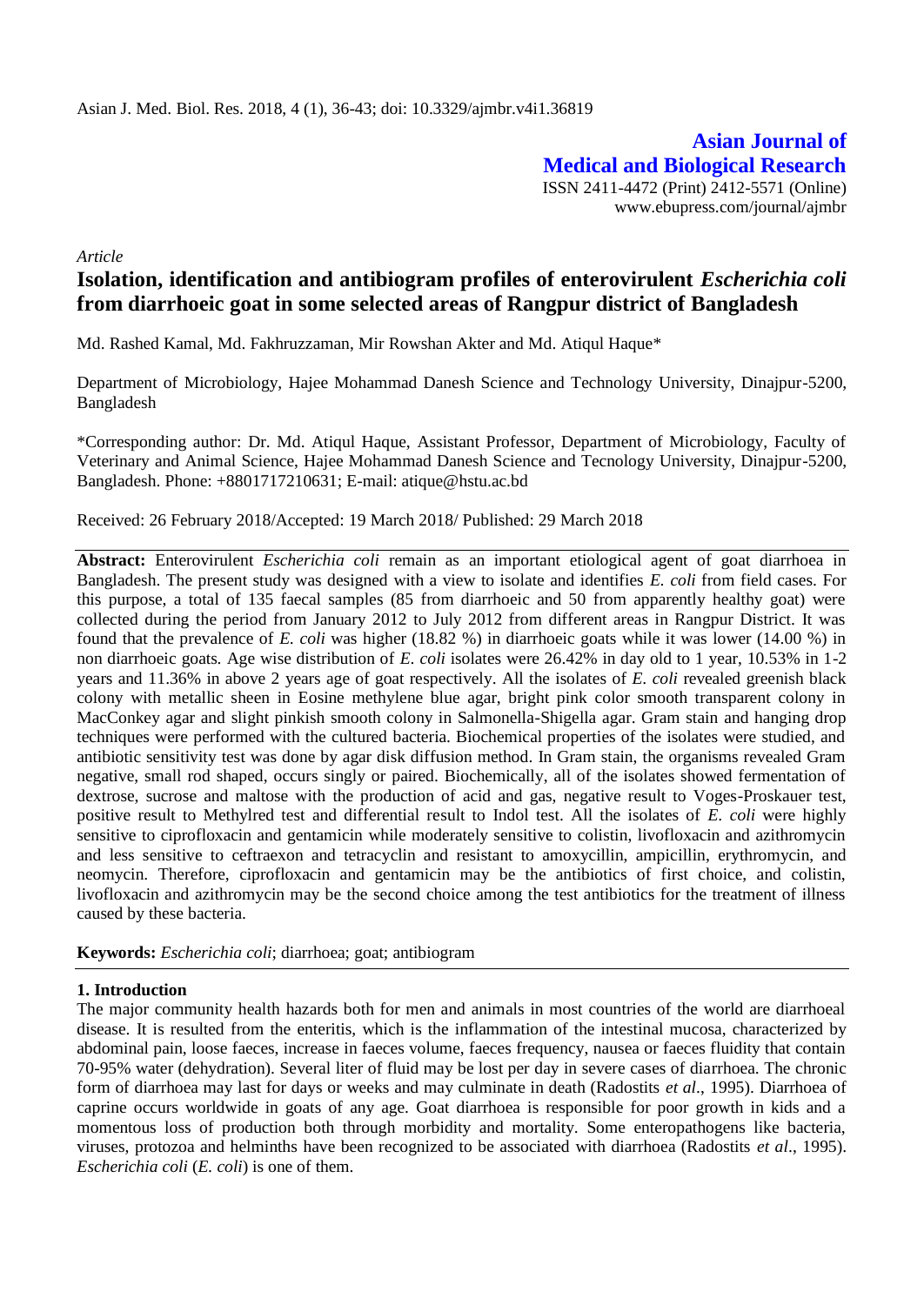**37**

*E. coli* a member of family Enterobacteriaceae is a short rod shaped, Gram negative, non-spore forming and usually peritrichous and fimbriate bacillus. A capsule or microcapsule is often present and a few strains produce profuse polysaccharide slime. *E. coli* was first isolated by Theobald Escherich in 1885 from faeces of infants. It serves as a major facultative anaerobe throughout its life as a harmless saprophyte but Larulle (1889) was the first to suggest the possible role of E. coli as a pathogenic organism. *E. coli* has been shown to be a normal inhabitant of the gastrointestinal tract of animal and man (Smith, 1965). The organism typically colonizes the infant gastrointestinal tract within hours of life and thereafter, both *E. coli* and the host derive mutual benefit (Drasar and Hill, 1974). In the debilitated or immunosupressed host or when gastrointestinal barriers are violated even normal non pathogenic strains of *E. coli* can cause infection. Enterovirulent or pathogenic *E. coli* is one of the most important groups of bacteria causing diarrhoea and extra intestinal infections in humans and animals (Levine, 1987). *Escherichia coli* is considered as the normal bowel flora of different species of mammals and birds but some strains of *E. coli* possess pathogenic character due to the acquisition of virulent factors. Microbial characteristics associated with virulent E. coli include production of enterotoxin, verotoxin, colicins and siderophores, type-1 pili and motility, resistance to the lytic action of the host complement and antibiotics (Dho and Lafont, 1984; Chulasiri and Suthienkul, 1989).

The enteric *E. coli* are divided into six groups on the basis of their virulence properties such as enterotoxigenic (ETEC, causative agent of diarrhoea in humans, pigs, sheeps, goats, cattle, dogs and horses), enteropathogenic (EPEC, causative agent of diarrhoea in humans, rabbits, dogs, cats and horses), enteroinvasive (EIEC, found only in humans), verotoxigenic (VTEC, found in pigs, cattle, dogs and cats), enterohaemorrhagic (EHEC, found in human, cattle, and goats) and enteroaggregative *E. coli* (EAggEC, found only in human). *E. coli* is a major pathogen of commercial poultry causing colibacillosis with manifestations such as airsacculitis, pericarditis, septicaemia, and death of the birds (about 28% deaths in Sonali birds) (Biswas *et al*., 2006). Enterotoxigenic *E. coli* (ETEC) is a major pathogen of animals, being responsible for diarrhoea in calves, lambs and goat kids resulting significant financial losses. Debnath *et al*. (1990) claimed 28% of the total death in calves occurred in first month of life and 50% of death during first week due to *E. coli* infection. It also causes on-farm contamination of different animal species (Fairbrother and Nadeau, 2006). ETEC is the most common cause of food and water-borne human diarrhoea worldwide. In developing countries, the incidence of enteric diseases due to ETEC is estimated about 650 million cases per year, resulting in 800,000 deaths, primarily in children of below five years old (Turner *et al*., 2006). So *E. coli* is an important zoonotic pathogen.

Goat rearing has become seriously impaired due to high mortality with diarrhoea like symptoms. The marginal and land-less farmers most easily live on rearing of goats in Bangladesh. So, goat is called the poor man's cow that is the second important livestock in Bangladesh which plays an important role in the rural economy and we can earn substantial amount of foreign currency by exporting skin and other by-products. Goats are very susceptible to *E. coli* infection. Two age groups appear to be susceptible, goats of 1-3 days of age and goats of 4-8 weeks old. Symptoms include diarrhoea, a rise in temperature, weakness and lack of appetite. This is soon followed by coma and death within a few hours. In older animals there is a tendency or infection to localize itself in the joints of survivors. Lesions include enlarged, haemorrhagic spleens, and the accumulation of synovial fluid and sometimes pus in affected joints (Blood *et al*., 1968). The *E. coli* infection is a disease of economic importance. The mortality rate due to E. coli infection in young age goat is higher of then older (Radostits *et al*., 1995). Due to *E. coli* infection in goat meat production is declined considerably. As a result the farmers who are economically dependent on goat rearing become looser.

Cultural characterization of *E. coli* by using different media and biochemical characterization by observing variable reaction to different sugars and chemicals are the basic rules for their identification. Zinnah, 2007 conducted an experiment on E. coli isolated from human, cattle, sheep, goat, chickens, duck, pigeon, drain sewages and soil. Antibiotics are widely used in case of diseased animal in the treatment of goat diarrhoea. In the context of Bangladesh, for many years antibiotic is randomly used for the treatment purpose. Knowledge of local antimicrobial therapy pattern is important in selecting the appropriate therapy. For the prevention and control of any microbial disease, prior isolation, identification and characterization of that particular etiological agent in a country is a precondition. The current study was undertaken to isolate and identify *E. coli* from the field cases and also to identify and selection of specific drugs to treat goat diarrhoea.

#### **2. Materials and Methods**

### **2.1. Sample collection**

A total of 135 faecal samples were collected from different Veterinary hospitals in Rangpur District as shown in Table 1. Faeces were collected directly from rectum of goats with a history of suffering from diarrhoea and also apparently healthy one. About 05-10 grams of faeces were collected from each animal by using clean plastic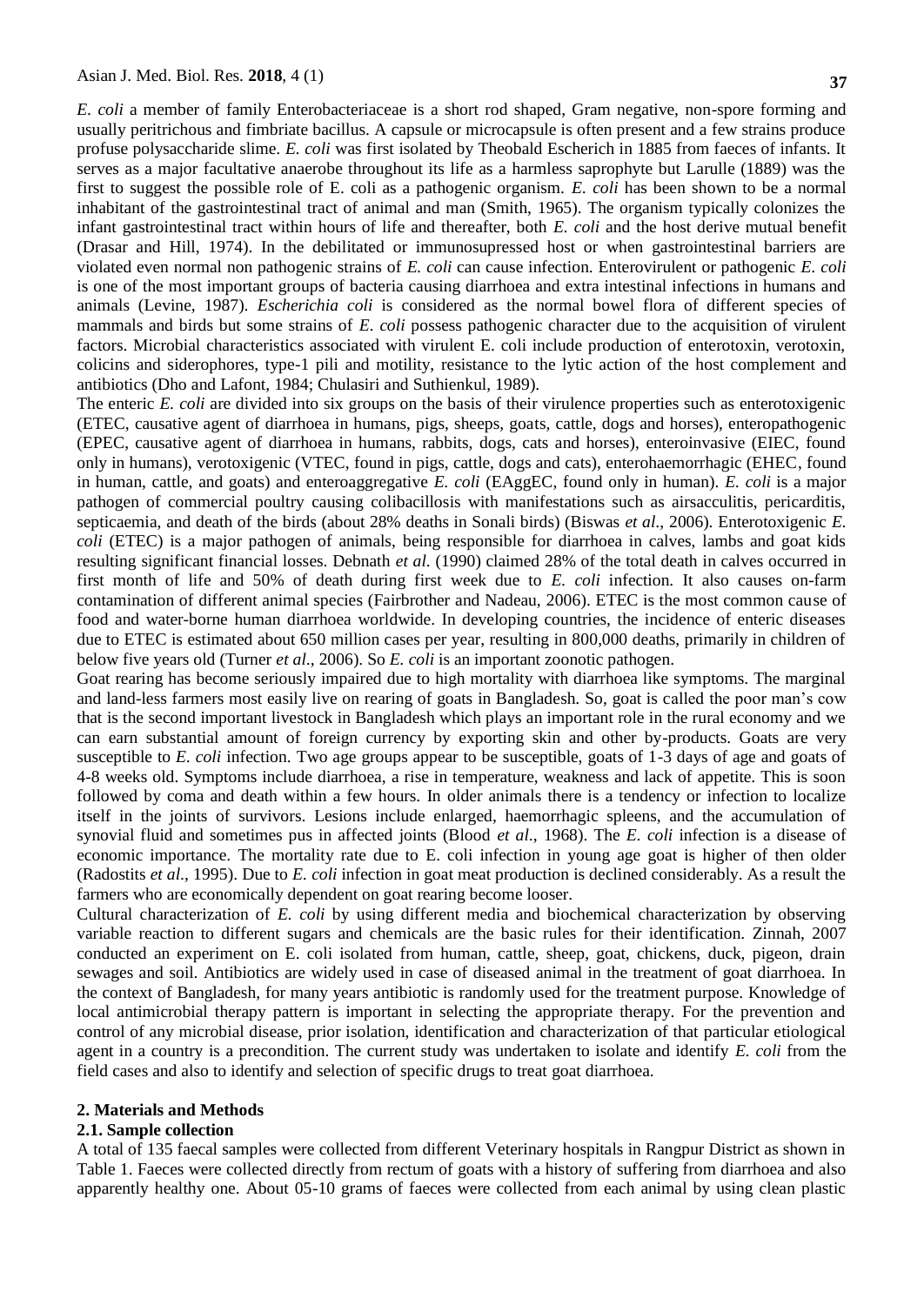gloves and kept in a sterilized screw caped vial. All the samples were collected aseptically from the rectum by using finger or directly from fallen faeces. The samples were carried to the Bacteriology Laboratory of the Department of Microbiology, Hajee Mohammad Danesh Science and Technology University (HSTU), Dinajpur, Bangladesh in an ice box contained ice and processed for the isolation and characterization of bacteria subsequently. And the remaining samples were stored at 4°C for further use.

### **2.2. Laboratory preparation**

All items of glass wares including test tubes, pipettes, cylinder, flasks, conical flasks, glass plate, slides, vials soaked in a household dishwashing detergent solution ('Trix' Recket and Colman Bangladesh Ltd.) for overnight, contaminated glassware were disinfected in 2% sodium hypochloride solution prior to cleaning. The glassware were then cleaned by brushing, washed thoroughly and finally sterilized either by dry heat at  $160^{\circ}$ C for 2 hours or by autoclaving for 15 minutes at  $121^{\circ}$ C under 15 lbs pressure per square inch. Autoclaved items were dried in a hot air oven over at  $50^{\circ}$ C. Disposable plastic were (micropipette tips) was sterilized by autoclaving. All the glassware was kept in oven at  $50^{\circ}$ C for future use.

# **2.3. Bacteriological examination of feacal sample**

1% Sterile peptone water was added to all feacal samples and mixed to give a semi-solid consistency and bacterial culture was done for individual pathogens as described by Merchant and Packer (1976), OIE (2000) and Carter (1991). The samples were first cultured into the nonselective enriched media such as nutrient broth (NB) and nutrient agar (NA) media and incubated at  $37^{\circ}$ C for 24 to 48 hrs for the growth of bacteria. Then the samples were subcultured into the different selective media and incubated at  $37^{\circ}$ C for 24 to 48 hrs for identification of bacteria by their morphological characteristics including size, shape, surface texture, edge, elevation, color, opacity etc. were studied as described by Merchant and Packer (1976). The media used were MacConkey (MC) agar, Eosin Methylene Blue (EMB) agar, Salmonella-Shigella (SS) agar, Mueller Hinton (MH) agar, Triple sugar iron (TSI) agar, Basic sugar media (dextrose, lactose, mannitol and maltose), Motility Indole Urease (MIU) agar base media, Methyle Red-Voges Proskauer medium base. Several biochemical tests such as Indole test, MIU test, Methyl red (MR) test, Voges-Proskauer (VP) test, Triple Sugar Iron test and Carbohydrate fermentation test were performed according to Holt *et al*. (1994) to identify the biochemical characteristics of the bacterial isolates.

### **2.3.1. Bacterial motility test**

The motility test was performed to differentiate motile bacteria from the non-motile one. Before performing the test, a pure culture of the organism was allowed to grow in Nutrient broth. One drop of cultured broth was placed on the coverslip and was placed invertedly over the concave depression of the hanging drop slide to make hanging drop preparation. Vaseline was used around the concave depression of the hanging drop slide for better attachment of the coverslip to prevent air current and evaporation of the fluid. The hanging drop slide was then examined carefully under 100 power objective of a compound microscope using immersion oil. Movement of organism under microscope was observed due to presence of flagella/fimbri (Cowan, 1985).

# **2.3.2. Determination of morphology of bacteria by Gram's staining method**

The Gram's staining method was performed as described by Merchant and Packer (1976). Briefly, a small colony was picked up with a bacteriological loop, smeared on a glass slide and fixed by gentle heating. Crystal violet solution was then applied on the smear to stain for two minutes and then washed with running water. Gram's iodine was added to act as mordent for one minutes and then again washed with running water. Acetone alcohol was then added, which act as a decolorizer. After 10 second washing with water and safranine was added as counter stain and allowed to stain for 1 to 2 minutes. Then the slide was washed with water, blotted and dried in air and then examined under microscope with  $100 \times$  objectives.

# **2.4. Antimicrobial susceptibility test**

The antimicrobial susceptibility test for *E. coli* was performed on freshly prepared Mueller Hinton agar (HiMedia, India) by disc diffusion method, as described by Khan *et al*. (2005). Ten different antibacterial disc (CARTIDGE DISC), manufactured by MAST DIAGNOSTICS, Merseyside, UK were selected, viz-Amoxicillin (25 μg/disc), Ampicillin (10 μg/disc), Levofloxacine (5 μg/disc), Ciprofloxacin (5 μg/disc), Ceftraexon (30 μg/disc), Cloxacillin (5 μg/disc), Gentamicin (10 μg/disc), Tetracycline (30 μg/disc), Neomycin (30 μg/disc), Colistin sulphate (25 μg/disc), Azithromycin (15 μg/disc) and Erythromycin (15 μg/disc) . The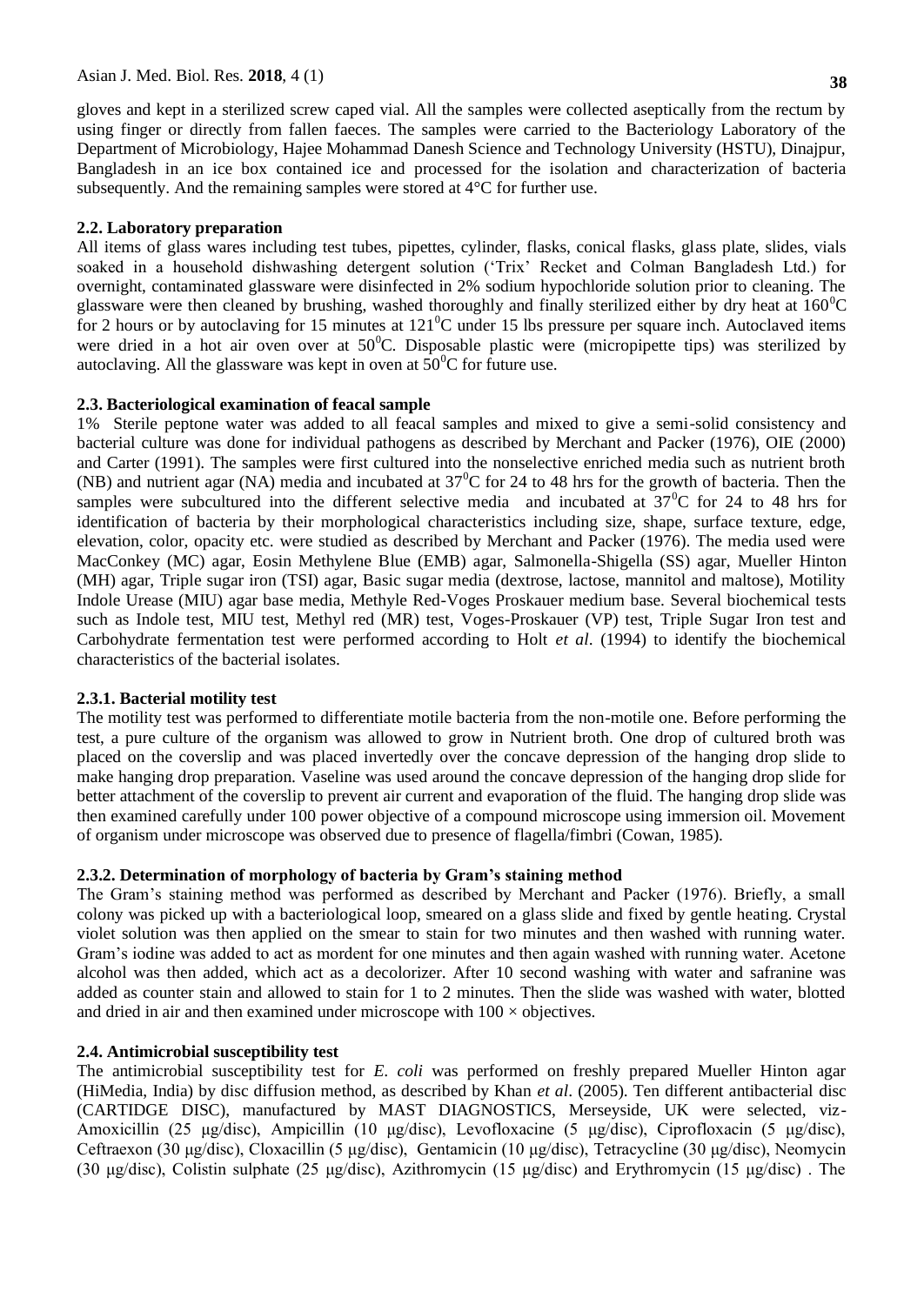isolated bacteria were analyzed for antimicrobial susceptibility test were expressed as either resistant or sensitive, as per the guidelines of Clinical and Laboratory Standard Institute (CLSI, 2012).

#### **3. Results and Discussion**

Among bacterial pathogens worldwide, enterovirulent *Escherichia coli* ranks among the most common causative agents of bacterial diarrhoea in several animal species as well as in humans (Turkyilmaz *et al.*, 2013). The fecal carriage of *E. coli* in goats has been considered as a prime source of fecal contamination of food and water (Bist *et al*., 2014). Species of *E. coli* were isolated from feacal samples of goats on the basis of morphological, cultural and biochemical characteristics. The detailed results are shown in Table 2. *E. coli* form smooth, glistening and opalescent colonies on NA, greenish black colony with metallic sheen on EMB agar, rose pink lactose fermenter colony on MacConkey agar and slight pinkish color smooth colony on SS agar. *E. coli* showed Gram-negative (pink) rods, arranged in single, paired or in short chain, short plump rods in Gram's Method. Carbohydrate fermentation test showed that *E. coli* fermented glucose, maltose and lactose producing both acid and gas. Methyl Red (MR) test, Indole test and Motility test were positive, whereas Voges–Proskauer (VP) and Urease test were negative. These findings were similar to other studies conducted by Beutin *et al.* (1993), McKee *et al.* (1995), Abdullah *et al.* (2010) and Islam *et al.* (2017).

A total of 135 feacal samples consist of 85 diarrhoeic and 50 non diarrhoeic of goat were collected during the study period. Prevalence of *E .coli* found as 18.82% (n=16/85) in diarrohoeic and 14% (n=7/50) in nondiarroheic goat respectively (Table 3). The overall prevalence of *E. coli* found as 17.04% (n=23/135) in faecal samples of goat (Table 3). This rate was corroborate with Bhat *et al*. (2008) and Turkyilmaz *et al.* (2013) who reported 17.8%, Ashraf (2016) who reported 14% faecal samples positive for *E. coli.* Wani *et al*. (2003) reported 6% was positive for *E. coli* lower than our findings while Abdullah *et al*. (2010) and Adefarakan *et al*. (2014) reported 41.67% and 42.2% faecal samples from goats, positive for *E. coli*, higher than our findings. However, this variation in the prevalence might be due to sampling pattern, socio-demographic condition, climatic and geographical diversity of the goats examined. The prevalence of *E. coli* isolates found in different hospitals as 15.38% (DVHR), 21.43% (UVHRS), 20% (VHKTR) and 15.79% (VHGTR) in diarrhoeic goat respectively (Table 4) while 10% (DVHR), 17.65% (UVHRS), 16.67% (VHKTR) and 9.09% (VHGTR) in non diarrhoeic goat respectively (Table 4). The overall prevalence of *E. coli* isolates found in different hospitals as 13.04% (DVHR), 20% (UVHRS), 18.92% (VHKTR) and 13.33% (VHGTR) respectively. Table 5 revealed age wise distribution of *E. coli* isolates were 26.42% in day old to 1 year, 10.53% in 1-2 years and 11.36% in above 2 years age of goat respectively. The prevalence of *E. coli* infection in kids was higher compare to young and adult. The reasons behind higher rate in kids might be due to lack of proper acquired immunity, susceptibility to various *E. coli* pathotypes, nutritional insufficiency, lack of bio-security and hygienic condition in the farms (Zaki *et al*., 2010; Jafari *et al*., 2012). *E. coli* has been reported as the important causative agent of diarrhoea that causes great economic losses in the farming industry (Gokce *et al*., 2010). Goats have been identified as major reservoirs which cause asymptomatic infections in animals and which can pass through the food chain to cause clinical disease in man (Arshad *et al*., 2006; Kiranmayi *et al*., 2010). *E. coli* infection is particularly a challenge for the rural communities who live in close proximity of goats, and have no or least knowledge about pathogenicity of bacteria and the transmission of disease. Public Health awareness including safe and hygienic practices, are of prime importance in decreasing the occurrence of *E. coli* infection and its spread to humans especially to the individuals closely associated with rearing and management of goats.

|                             | <b>Total number of samples collected</b> |                        |  |  |
|-----------------------------|------------------------------------------|------------------------|--|--|
| Name of veterinary hospital | Diarrhoeic samples                       | Non diarrhoeic samples |  |  |
| <b>DVHR</b>                 | 13                                       | 10                     |  |  |
| <b>UVHRS</b>                | 28                                       | 17                     |  |  |
| <b>VHKTR</b>                | 25                                       | 12                     |  |  |
| <b>VHGTR</b>                | 19                                       |                        |  |  |
| Total                       | 85                                       | 50                     |  |  |
| Grand total                 | 135                                      |                        |  |  |

| Table 1. Number of fecal samples collected from different areas of Rangpur District. |  |  |  |
|--------------------------------------------------------------------------------------|--|--|--|
|--------------------------------------------------------------------------------------|--|--|--|

**Legends**: DVHR = District Veterinary hospital, Rangpur; UVHRS = Upazila Veterinary Hospital, Rangpur Sadar; VHKTR = Veterinary Hospital Kaunia Thana, Rangpur; VHGTR = Veterinary Hospital Gangachara Thana, Rangpur.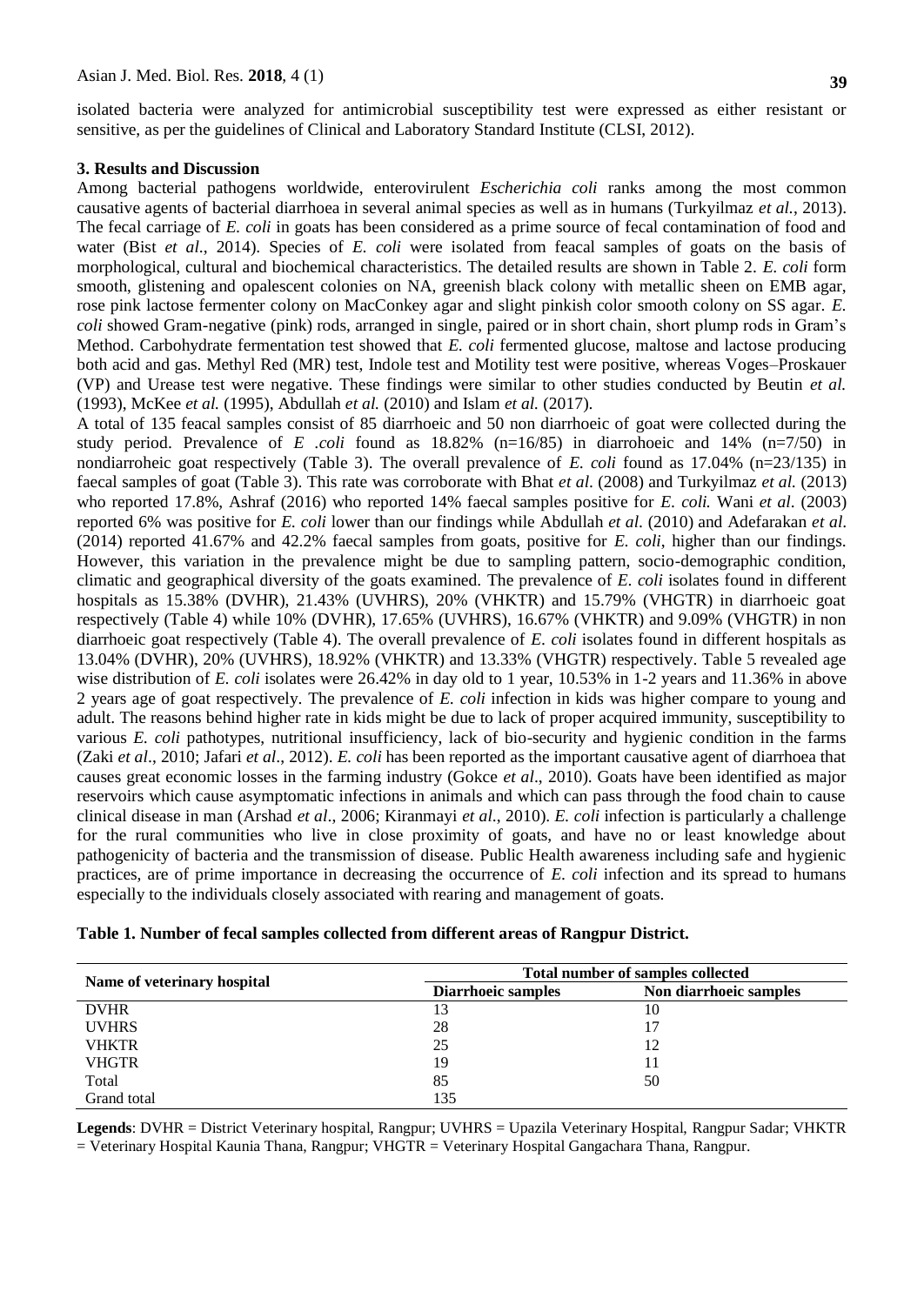|                          | <b>Test parameter</b>                              | <b>Observation</b>                          |
|--------------------------|----------------------------------------------------|---------------------------------------------|
|                          | Nutrient broth                                     | Turbidity of the media                      |
|                          | Nutrient agar                                      | Smooth, glistening and opalescent colony    |
| Culture media            | EMB (Eosin methylene blue) agar                    | Greenish black colony with metallic sheen   |
|                          | MacConkey agar                                     | Rose pink lactose fermenter colony          |
|                          | SS (Salmonella-Shigella) agar                      | Slight pinkish smooth colony                |
| Morphology               | GN, pink color, single or paired, small rod shaped |                                             |
| <b>Biochemical tests</b> |                                                    |                                             |
|                          | Butt & Slant yellow color                          | Glucose, Maltose, Lactose all are fermented |
| <b>TSI</b>               | Gas bubble throughout the media                    | $^{+}$                                      |
|                          | Black colour (H2S production)                      |                                             |
| MR-VP                    | MR-Red color                                       | $^{+}$                                      |
|                          | VP-No color change                                 |                                             |
|                          | M-Turbid whole medium                              | Motile                                      |
| <b>MIU</b>               | I-Pink color neck of the medium                    | $^{+}$                                      |
|                          | U-No color change whole medium                     |                                             |

|  |  | Table 2. Cultural, morphological and biochemical properties of E. coli from fecal sample. |
|--|--|-------------------------------------------------------------------------------------------|
|  |  |                                                                                           |

**Legends**: TSI = Triple Sugar Iron; MR= Methyle Red; VP=Voges Prauskeur; MIU=Motility Indole Urease

### **Table 3. Prevalence of E. coli Isolates from diarrhoeic and non diarrhoeic goat.**

| Samples from condition No. of sample examined |    | No. of E. coli positive Percentage of E. coli |                  |
|-----------------------------------------------|----|-----------------------------------------------|------------------|
| of goat                                       |    | samples                                       | positive samples |
| Diarrohoeic                                   | 85 | 16                                            | 18.82 %          |
| Non diarrohoeic                               | 50 | 07                                            | 14.00 %          |
| Total                                         | 35 | 23                                            | 17.04 %          |

# **Table 4.** *E. coli* **isolates from diarrhoeic and non diarrhoeic goat in different Veterinary hospitals in Rangpur district.**

| <b>Location</b>                        | <b>DVHR</b>        |                           |                    | <b>UVHRS</b>              | <b>VHKTR</b>       |                           |                    | VHGTR                     |
|----------------------------------------|--------------------|---------------------------|--------------------|---------------------------|--------------------|---------------------------|--------------------|---------------------------|
| Sample<br>source                       | Diarrhoeic<br>goat | Non<br>diarrhoeic<br>goat | Diarrhoeic<br>goat | Non<br>diarrhoeic<br>goat | Diarrhoeic<br>goat | Non<br>diarrhoeic<br>goat | Diarrhoeic<br>goat | Non<br>diarrhoeic<br>goat |
| No. of the                             |                    |                           |                    |                           |                    |                           |                    |                           |
| sample                                 | 13                 | 10                        | 28                 | 17                        | 25                 | 12                        | 19                 | 11                        |
| examined                               |                    |                           |                    |                           |                    |                           |                    |                           |
| No. $&$<br>$\%$                        | 02                 | 01                        | 06                 | 03                        | 05                 | 02                        | 03                 | 01                        |
| positive of<br>E. coli                 | (15.38)            | (10.00)                   | (21.43)            | (17.65)                   | (20.00)            | (16.67)                   | (15.79)            | (09.09)                   |
| No. $&$<br>$\%$                        |                    |                           |                    |                           |                    |                           |                    |                           |
| Total<br>distribution<br>of $E$ , coli | $03(13.04\%)$      |                           |                    | $09(20.00\%)$             | $07(18.92\%)$      |                           |                    | $04(13.33\%)$             |

**Legends**: DVHR = District Veterinary hospital, Rangpur; UVHRS = Upazila Veterinary Hospital, Rangpur Sadar; VHKTR  $=$  Veterinary Hospital Kaunia Thana, Rangpur; VHGTR  $=$  Veterinary Hospital Gangachara Thana, Rangpur.

### **Table 5. Age wise distribution of** *E. coli* **isolates.**

| Age of goats   | No. of sample examined | No. of <i>E. coli</i> positive samples | Percentage of $E$ .<br>coli<br>positive samples |
|----------------|------------------------|----------------------------------------|-------------------------------------------------|
| Day old-1 year |                        | ι4                                     | 26.42%                                          |
| $01-2$ years   | 38                     | 04                                     | 10.53%                                          |
| $>2$ years     | 44                     | 05                                     | 11.36%                                          |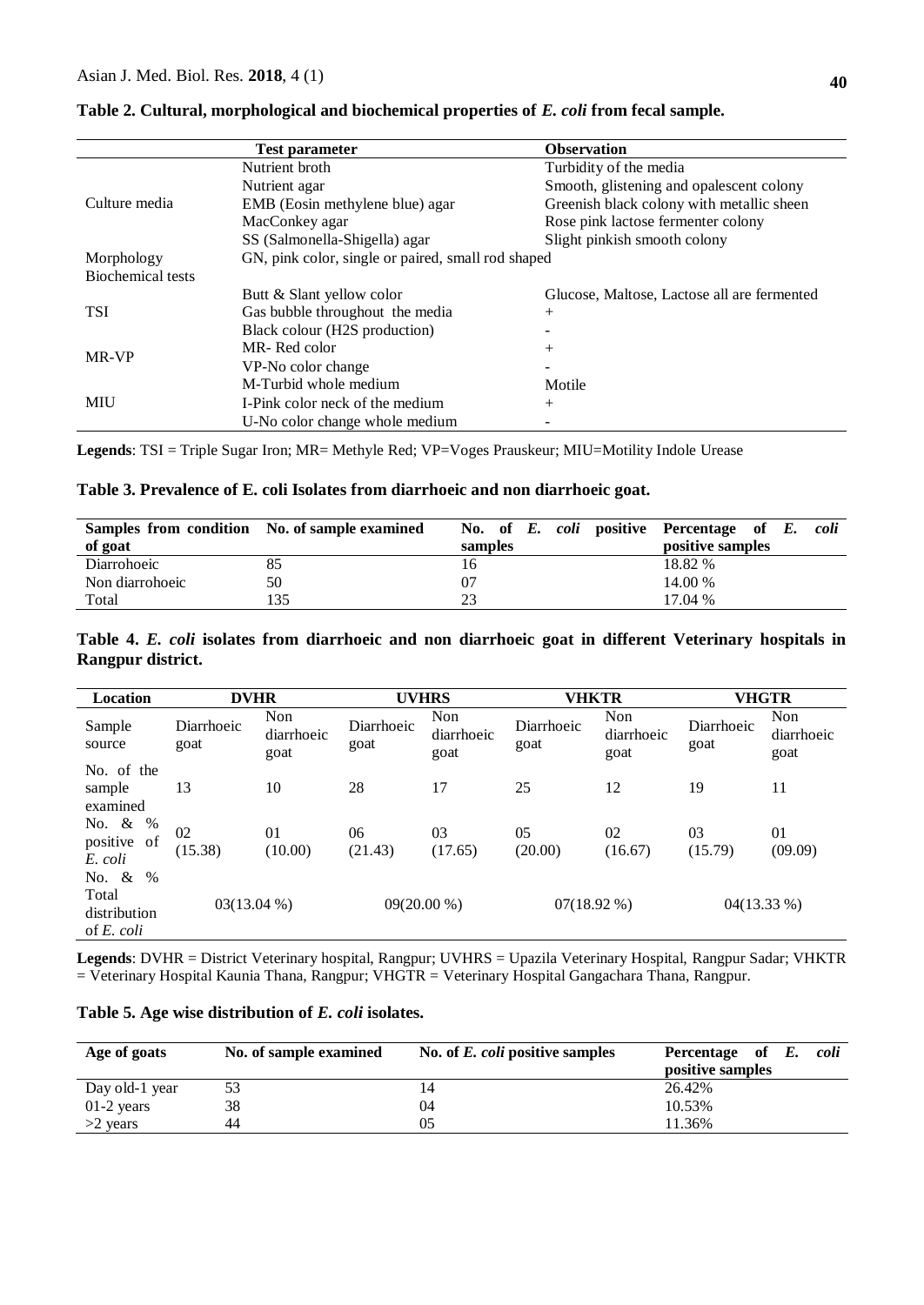

### **Figure 1. Antibiogram profile of** *E. coli* **against tetracycline (TE), amoxicillin (AML), ampiciline (AMP), gentamicin (GN), ciprofloxacin (CIP), ceftraexon (CRO), Cloxacillin(CL), Colistin (CT), levofloxacin (LIV), Azithromycin(AZM), Erythromycin (E) and neomycin (N)**

Antibiogram means the test that is done in laboratory or in-vitro condition to detect the sensitivity of antibiotics against certain bacteria which is responsible for specific diseases. On the other hand, this test is done to measure the ability of antibiotics to prevent the growth of bacteria in in-vitro condition or in a suitable or in a suitable environment outside the host body due to the following importance this test was done. Antibiotic sensitivity test was performed by Agar disc diffusion methods. The present study revealed that the *E. coli* isolates of goat were highly sensitive to ciprofloxacin and gentamicin while moderately sensitive to colistin, livofloxacin and azithromycin and less sensitive to ceftraexon and tetracyclin (Figure 1). The isolates of goat *E. coli* were resistant to amoxycillin, ampicillin, cloxacillin, erythromycin, and neomycin (Figure 1). It has been reported that isolates of *E. coli* from humans and animals express high resistance to common antibiotics (Kang *et al*., 2005). Adefarakan *et al.* (2014) reported *E. coli* was frequently resistant to amoxicillin while Rashid *et al*. (2006) reported *E. coli* was frequently resistant ampicillin and highly sensitive against chloramphenicol, ciprofloxacin, norfloxacin and gentamycin. Islam *et al.* (2016) found *E. coli* isolates were high level of resistant against ampicillin and amoxicillin-clavulanic acid and highly sensitive to ceftriaxone, cefotaxime and gentamicin. The findings of our study was also similar to Radwan *et al*. (2014) who reported that *E. coli* was resistance to ampicillin and amoxiclillin. Begum *et al*. (2015) who reported *E. coli* was highly sensitive to ciprofloxacin followed by gentamicin and tetracycline. Studies on antimicrobial susceptibility of *E. coli* from different animal species showed an increase in the incidence of resistance over the years as a result of the widespread use of antibiotics in animals (Cid *et al*., 1996). However prescription of antimicrobials precedes the antimicrobial sensitivity test and antibiotic control strategy should be regulated to prevent the emergence of the drug resistance.

#### **4. Conclusions**

Goats are potential and economic livestock of Bangladesh. A large number of goat populations are decreasing due to diarrhoea caused by *Escherichia coli* in every year. The presence of *E. coli* in animal faeces provides the potential for these organisms to enter the food chain via faecal contamination, from animal to human contact, both direct and indirect, human-to-human contact. Goat meat can transmit infections and diseases either through handling during preparational procedures or as a result of ingestion by the consumer. The incidence of multiple antibiotic resistance in *E. coli* isolated from apparently healthy goats is high in the study area continues to be the challenge for the people residing in the rural areas where the peoples live in close proximity of goats have least knowledge about the pathogenecity of the bacteria. Hence, indiscriminate use of antibiotics in the animal husbandry sector should be discouraged.

### **Conflict of interest**

None to declare.

#### **References**

Abdullah ASM, MSR Khan, M Alam, F Haq and J Hassan, 2010. Isolation and molecular characterization of Escherichia coli from goat of apparently healthy and clinical cases. Bangladesh Journal of Microbiology, 27: 14-17.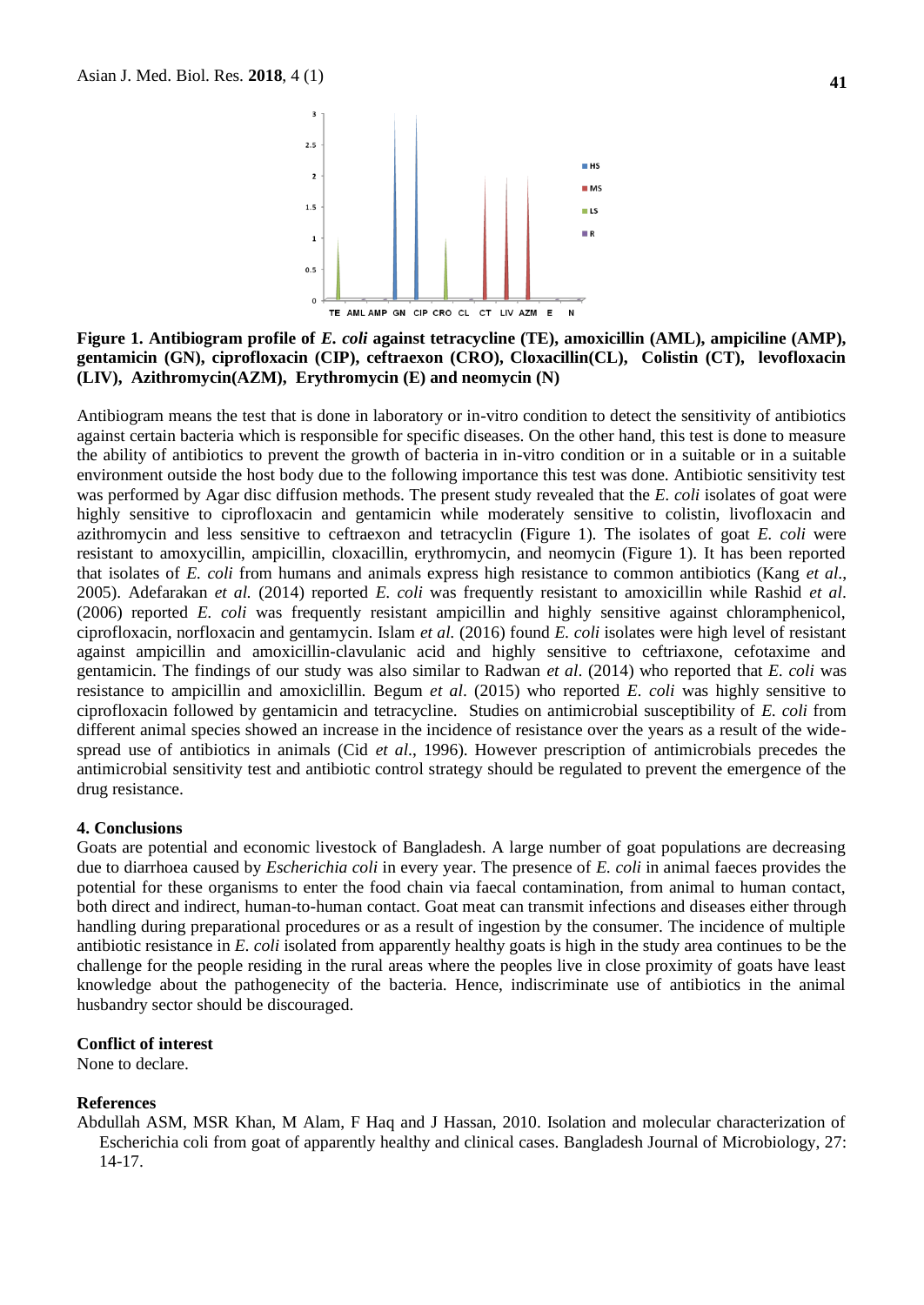- Adefarakan TA, AO Oluduro, OM David, AO Ajayi, AB Ariyo and CD Fashina, 2014. Prevalence of antibiotic resistance and molecular characterization of *Escherichia coli* from faeces of apparently healthy rams and goats in Ile-Ife, southwest, Nigeria. Ife Journal of Science, 16: 447-460.
- Arshad R, S Farooq and S Shahid-Ali, 2006. Manipulation of different media and methods for cost-effective characterization of *Escherichia coli* strains collected from different habitats. Pak. J. Bot., 38: 779-789.
- Ashraf I, 2016. Studies on isolation and characterization of *Escherichia coli* from sheep, goats and their handlers. Master's Thesis, Division of Veterinary Public Health and Epidemiology Sher-e-Kashmir University of Agricultural Sciences & Technology of Jammu Main Campus, Chatha, Jammu –180009.
- Begum S, GC Hazarika and S Rajkhowa, 2015. Prevalence and antimicrobial susceptibility pattern of shiga toxin producing *Escherichia coli* (STEC) from pigs and cattle. Int. J. Vet. Sci., 4: 221-223.
- Bhat MA, Y Nishikaw and SA Wani, 2008: Prevalence and virulence gene profiles of Shiga toxin-producing *Escherichia coli* and enteropathogenic *Escherichia coli* from diarrhoeic and healthy lambs in India. Small Rumin. Res., 75: 65-70.
- Bist B, B Sharma and U Jain, 2014. Virulence associated factors and antibiotic sensitivity pattern of *Escherichia coli* isolated from cattle and soil. Vet. World, 7: 369-372.
- Biswas PK, GM Uddin, H Barua, K Roy, D Biswas, A Ahad and NC Debnath, 2006. Causes of loss of Sonali chickens on smallholder households in Bangladesh. Prev. Vet. Med., 76: 185-195.
- Blood DC, AJ Henderson, JH Arundel and Gay CC, 1968. A text book of the diseases of cattle, sheep, Goat, pigs and horses. 05th edition, pp. 467.
- Beutin L, D Geier, H Steinrück, S Zimmermann and F Scheutz, 1993. Prevalence and some properties of verotoxin (Shiga-like toxin)-producing *Escherichia coli* in seven different species of healthy domestic animals. J. Clin. Microbiol., 31: 2483-2488.
- Carter GR and JR Cole, 1991. Diagnostic Procedure in Veterinary Bacteriology and Mycology. 5<sup>th</sup> Ed. Academic Press Inc. pp 372-373.
- Chulasiri M and O Suthienkul, 1989. Antimicrobial resistance of *Escherichia coli* isolated from Animals. Vet. Microbiol., 21: 189-194.
- Cid O, S Piriz, JA Riuz-Santa-Quiteria, S Vadillo and R de-la-Fuente, 1996. In vitro susceptibility of *Escherichia coli* strains isolated from diarrhoeic lambs and goat kids to 14 antimicrobial agents. Journal of Veterinary Pharmacology Therapy, 19: 397-401.
- Cowan ST, 1985). Cowan and Steels Manual for Identification of Medical Bacteria. 2<sup>nd</sup> Edition, Cambridge University Press, London.
- CLSI, 2012. Performance standards for antimicrobial disk susceptibility tests; approved standard- 11th Edn., CLSI document M02-A11. Wayne, PA: Clinical and Laboratory Standards Institute.
- Debnath NC, BK Sil, SA Selim, MAM Prodhan and MR Howlader, 1990. A respective study of calf morbidity and mortality in small holder traditional farms in Bangladesh. Prev. Vet. Med., 09: 1-7.
- Dho M and JP Lafont, 1984. Adhesive properties and iron uptake ability of *E. coli* lethal and nonlethal for chicks. Avian Dis., 28: 1016-1025.
- Drasar BS and MJ Hill, 1974. Human intestinal flora. Academic Press Ltd. London, United Kingdom. p. 36-43.
- Fairbrother JM and E Nadeau, 2006. *Escherichia coli*: On-farm contamination of animals. Review of Science and Technology, 25: 555-569.
- Gokce E, A Unver and HM Erdogan. 2010. Enteric pathogens in the aetiology of diarrhoea in neonatal lambs. Kafkas Univ. Vet. Fak. Derg., 16: 717-722.
- Holt JG, NR Krieg, HA Sneath, JT Staley and ST William, 1994. Bergey's Mannual of Determinative Bacteriology. 9<sup>th</sup> edn. Baltimore: Williams and Wilkins.
- Islam K, A Ahad, M Barua, A Islam, S Chakma, C Dorji, MA Uddin, S Islam and ASML Ahasan, 2016. Isolation and epidemiology of multidrug resistant *Escherichia coli* from goats in Cox's Bazar, Bangladesh. Journal of Advanced Veterinary and Animal Research, 3: 166-172.
- Jafari A, M Aslani and S Bouzari, 2012. *Escherichia coli*: a brief review of diarrheagenic pathotypes and their role in diarrheal diseases in Iran. Iranian J. Microbiol., 4: 102-117.
- Kang HY, YS Jeong, JY Oh, SH Tae, CH Choi, DC Moon, WK Lee, YC Lee, SY Seol and DT Cho, 2005. Characterization of antimicrobial resistance and class 1 integrons found in Escherichia coli isolates from humans and animal in Korea. J. Antimicrob. Chemother., 55: 639-644.
- Khan MFR, MB Rahman, MSR Khan, KHMNH Nazir and M Rahman, 2005. Antibiogram and plasmid profile analysis of isolated poultry *Salmonella* of Bangladesh. Pak. J. Biol. Sci., 8: 1614-1619.
- Kiranmayi CB, N Krishnaiah and EN Mallika, 2010. *Escherichia coli* O157:H7 An emerging pathogen in foods of animal origin. Vet. World, 3: 382-389.